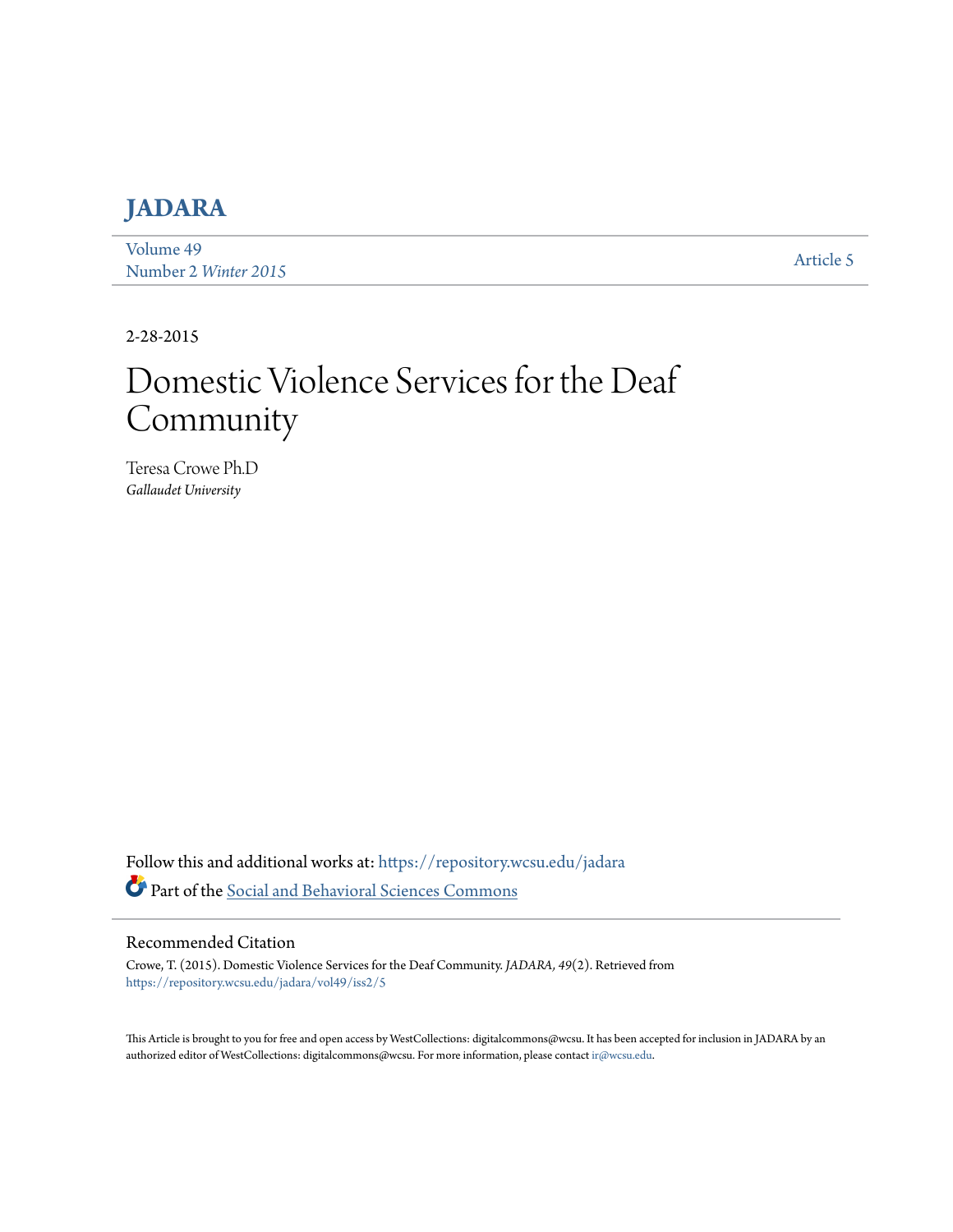*Domestic Violence Services for the Deaf Community*

**Teresa Crowe, Ph.D., LCSWC** *Gallaudet University*

## **Abstract**

Domestic violence is a pervasive and destructive phenomenon that occurs frequently, especially among people of color and individuals with disabilities. This study surveyed 195 Deaf and hard of hearing college students about their knowledge of domestic violence services, their concerns for agency staff characteristics, and service delivery, and the impact of additional disabilities. Results indicate that 74.8% of the sample knew someone who had experienced violence within the past year. Most respondents knew where to go for help, yet none or few of the individuals who experienced violence sought help. Respondents ranked services they felt most comfortable asking and which aspects of service delivery they felt were most important. The results of this study validate the notion that domestic violence occurs frequently among Deaf and hard of hearing individuals. Service provision in terms of the type of service provided should be culturally relevant and the agency staff members culturally competent.

> *Keywords: domestic violence, deaf, hard of hearing, help-seeking, intimate partner violence services*

### **Introduction**

Domestic violence, sometimes called intimate partner violence, $^1$  is physical, sexual, and/or psychological harm by a current or former partner or spouse (Centers for Disease Control, 2014; World Heath Organization, 2013). This insidious phenomenon occurs frequently among both women and men in the United States. The lifetime prevalence of intimate partner violence is approximately 21.32% (World Health Organization, 2013). The sequelae of domestic violence include a host of social and psychological difficulties, including low self-esteem, alcohol use, substance abuse, suicidal ideation and attempts, physical problems, such as sexually transmitted diseases, gynecological problems, and pregnancy complications, and mental health problems, such as depression and anxiety (Black, Basille, Breiding, Smith, Walters, Merrick, Chen, & Stevens, 2011; Curry, Renker, Robinson-Whelen,

 $^1$  The term 'domestic violence' is a broader term often used interchangeably with 'intimate partner *violence'. 'Domestic violence' can include abuse of any member of the household, including children. 'Intimate partner violence' includes violence against a spouse, significant other, or partner. Because research studies in the literature use both terms, for purposes of this study, domestic violence and intimate partner violence are defined similarly, in that violence occurs between spouses, significant others, and/or partners.*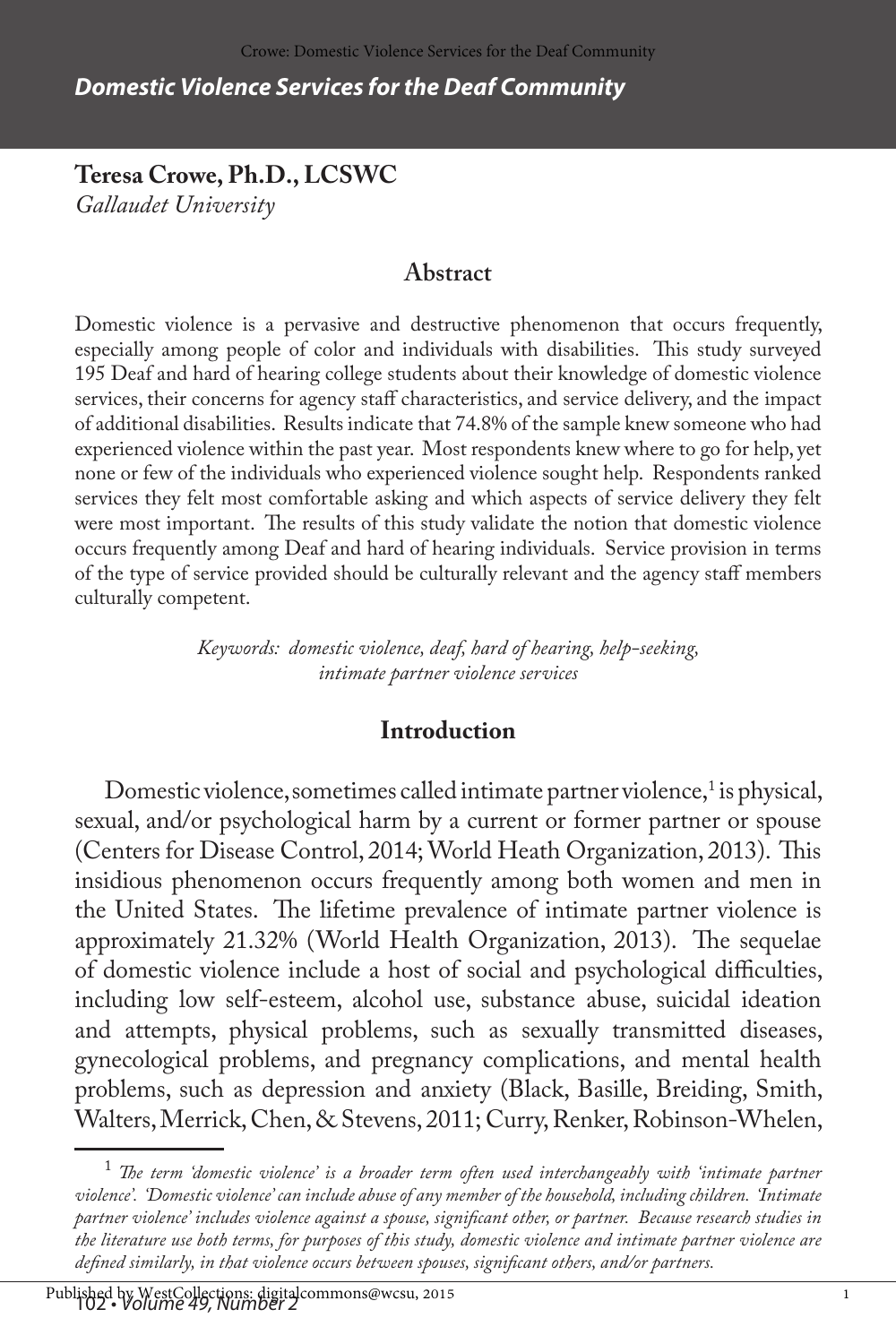Hughes, & Swank, 2011; Douglas, Hines, & McCarthy, 2012; Falconier, McCollum, Austin, Wainbarg, Hasburn, & Mora, 2013; Nicolaidis, Wahab, Trimble, Mejia, Mitchell, Raymaker, & Waters, 2013; ten Have, de Graaf, van Weeghel, & van Dorsselaer, 2014). Severe abuse can also lead to death, disability, and hospitalization (Black et al., 2011).

# **Prevalence**

Betweeen 2003 to 2012, domestic violence accounted for 21% of all violent crime in the United States (Morgan & Truman, 2014). Of those who experienced intimate partner violence, more than three-quarters were women. In the United States between 1994 and 2010, the rates of intimate partner violence decreased from 2.1 million victims to 907,000 (Catalano, 2012). Interviewees reported incidents of violence that occurred within the past six months. Women between the ages of 18 to 24 years old and between 25 years to 34 years old experienced the highest rate of violence (Catalano, 2012). Single women with children experienced intimate partner violence more than 10 times more than married women with children and six times higher than single women without children.

In the a survey of 16,507 adults in the United States, 35.6% of women and 28.5% of men experience rape, physical violence, and/or stalking by an intimate partner at some time during their lives (i.e., lifetime victimization) (Black et al., 2011). Nearly half of both men and women experience some form of psychological aggression by a partner during their lives. Nearly a quarter of women (24.3%) and 13.8% of men experience severe physical violence at the hands of their partners.

# **People with Disabilities**

People with disabilities also experience higher rates of violence compared to those without disabilities (Harrell, 2014; Healy, Humphreys, & Howe, 2013). In 2012 1.3 million non-fatal crimes occurred against people with disabilities aged 12 and over (Harrell, 2014). Disabilities included in these statistics were: hearing, vision, ambulatory, cognitive, self-care, and independent living. Multiple disability types had two or more of the following disability types: hearing, vision, ambulatory, cognitive, and self-care. Individuals with disabilities were approximately three times more likely to be victims of violence than those without disabilities regardless of race or age. Among individuals with disabilities who experience violence, 52% had multiple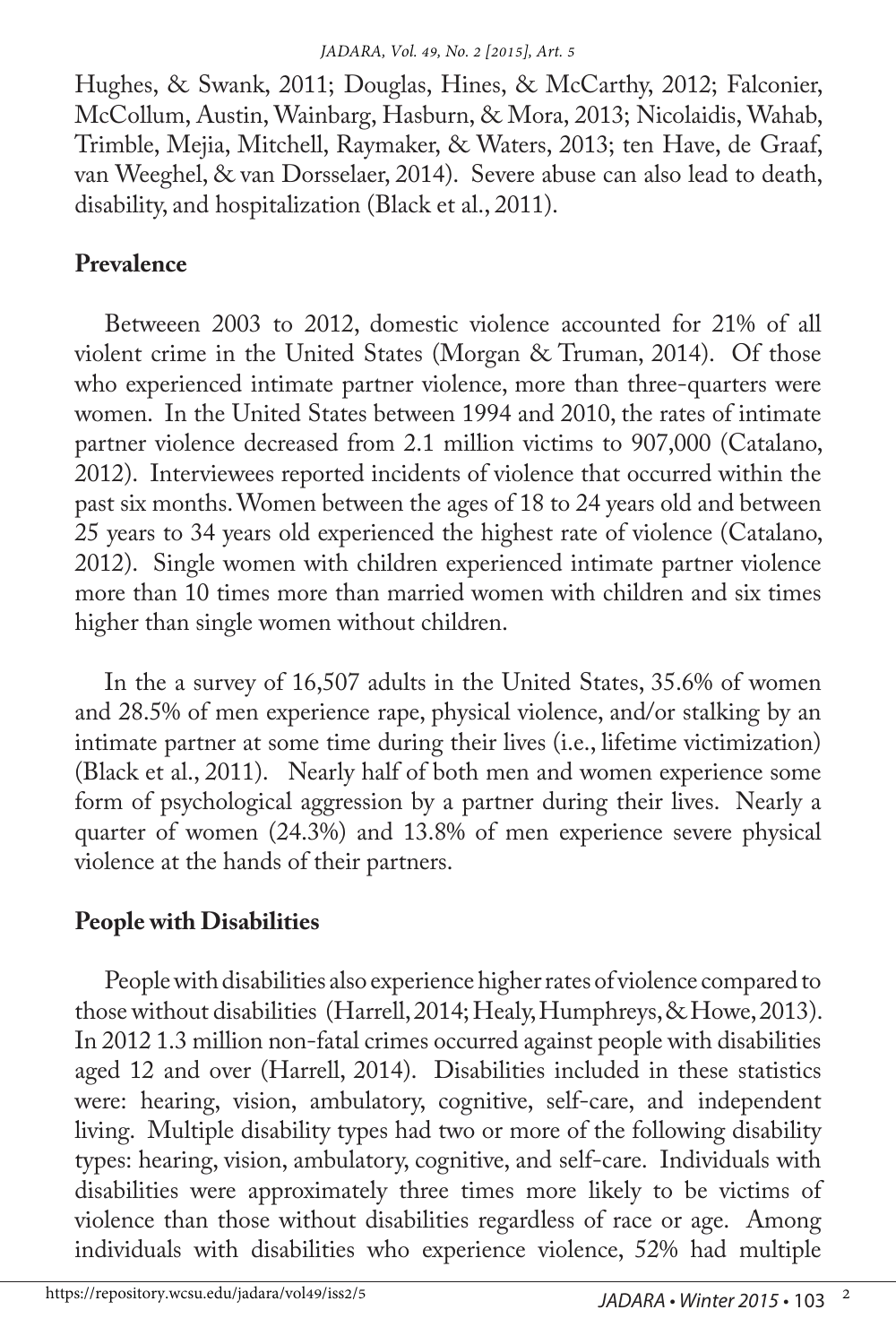disabilities. Those with cognitive disabilities reported a high rate of violence, 46 individuals per 1000 (.046%) in 2009 increasing to 63.3 individuals per 1000 in 2012 (Harrell, 2014). Those with a "hearing" disability accounted for the lowest rates of all disability groups at 16.7 per 1000 individuals in 2009 and 20.2% in 2012. Though research includes population-based statistics for crime with people with disabilities, the literature on domestic violence, in particular with Deaf and hard-of-hearing individuals is sparse by comparison (Harrell, 2014).

One study of 305 individuals with disabilities, 90% of the respondents reported abuse either within the past year or in their lifetime. Sixty-eight respondents reported that they had experienced domestic violence in their lifetime; 208 stated that they had experienced it in the past year (Curry et al., 2011). Persons with disabilities are sometimes targeted by perpetrators because they can be vulnerable to high risk situations (Curry et al., 2011). The presence of a disability can also be associated with other psychological and social difficulties, such as low self-esteem, mental health issues, unemployment, barriers to living independently, problems maintaining personal health, difficulty with communication, poverty, and economic dependence (Curry et al., 2011; Healy, Humphreys, & Howe, 2013). Disabled individuals can face unique disability-specific abuse, such as a caregiver who refuses to attend to a personal hygiene need or a transportation driver who refuses to transport an individual to an appointment unless she performs a sexual act (Curry et al., 2011). A perpetrator may determine a Deaf adult or child is a prime target because of a perceived "handicap."

This is of particular importance because there are many Deaf and hard of hearing children and adults in the United States. Recent statistics estimate that approximately 17% or 36 million American adults report some degree of hearing loss (NIDCD, 2010). Two out of three children per thousand are born deaf or hard of hearing. Approximately 3 to 6% of all deaf children and another 3 to 6% of hard of hearing children are also born with Usher syndrome, a condition with include blindness or low vision (NIDCD, 2010).

A small subset of individuals identify themselves as culturally  $\mathrm{D}\mathrm{e}\mathrm{a}\mathrm{f}^2$  and use American Sign Language (ASL) as their primary mode of communication. Deaf individuals, with and without additional disabilities, are a unique cultural group that has historically been medically underserved and often

*<sup>2</sup> Use of a capital D for Deaf denotes an individual who identifies him/herself as being culturally Deaf. The individual adheres to the mores and norms defined by Deaf culture. In contrast, use of a lowercase d for deaf indicates an individual who has a hearing loss and who may or may not identify as being a member of the culture.*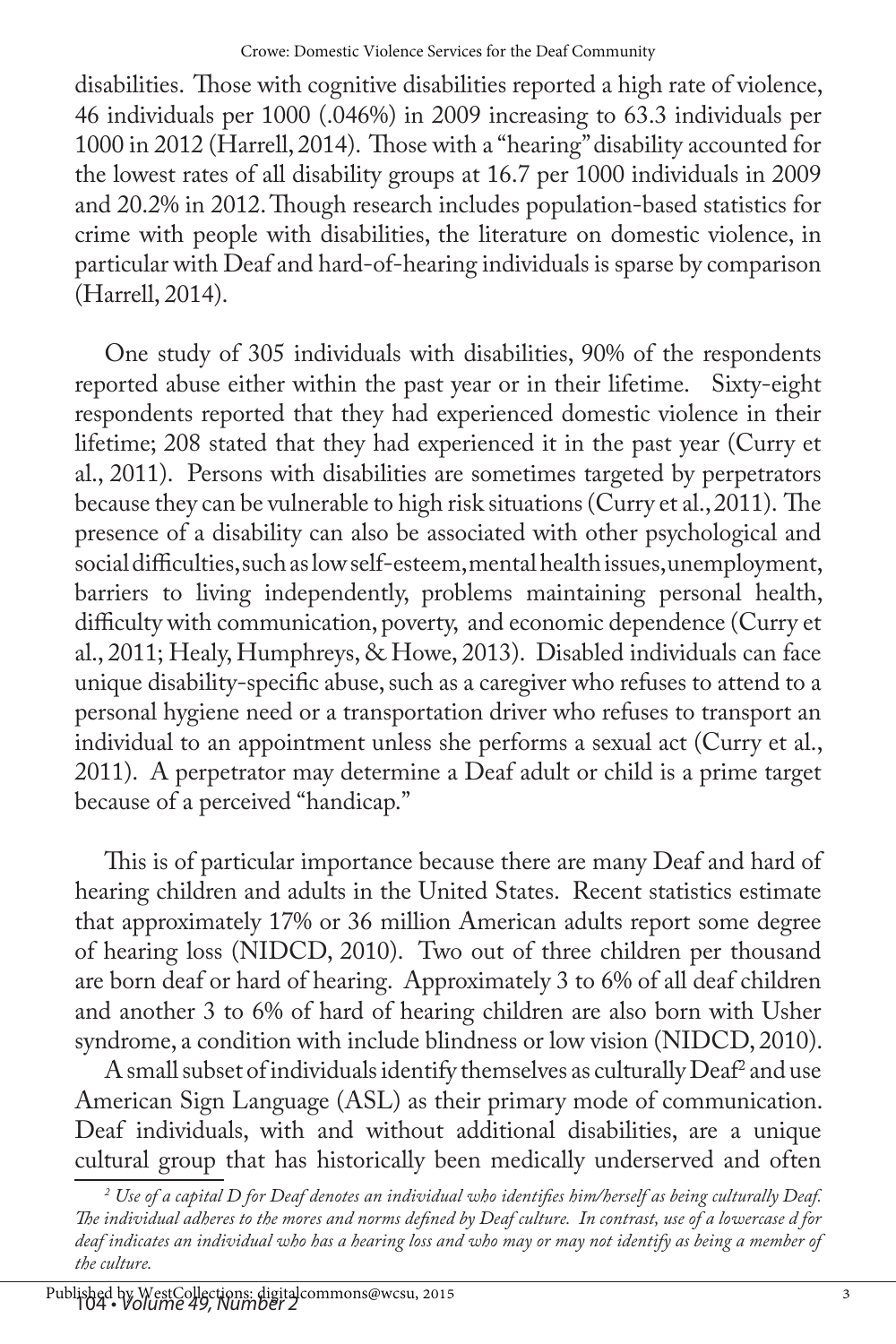#### *JADARA, Vol. 49, No. 2 [2015], Art. 5*

excluded from health and mental health surveillance and research (Barnett, 2011). Because many Deaf and hard of hearing individuals use ASL or other forms of sign language rather than spoken language, perpetrators of domestic violence may view some Deaf individuals as targets for abuse (Barnett, 2011).

Several studies indicated a higher prevalence rate of domestic violence among Deaf and hard of hearing individuals (Crowe, 2013; Crowe-Mason, 2010; Johnston-McCabe et al., 2011). Crowe (2013) surveyed 167 Deaf and hard of hearing college students about current and past physical, psychological, and sexual abuse. Approximately 7% of the sample reported that abuse was ongoing in their present relationship. A little less than half (44%) indicated the presence of domestic violence in past relationships. Similarly, a study by Johnston-McCabe, et al. (2011) found that 71.7% of their sample of 46 Deaf and hard of hearing women reported experiencing psychologically abusive behaviors and 56.5% having experienced physical violence from their partners. More than half, 56.5% reported being victims of physical abuse; 26.1% reported experiencing sexual abuse; 30.4% of the respondents reported experiencing life-threatening abuse. In a study by Crowe-Mason (2010) of 226 Deaf and hard of hearing students, results suggested that 16.2% of the sample reported being in a current abusive relationship. Approximately 27% reported being in an abusive relationship in the past.

There are some factors that may make a Deaf or hard of hearing individual specifically more vulnerable to being a target for abuse (Anderson & Leigh, 2010); Barnett, 2011; Johnston-McCabe, Levi-Minzi, Van Hassett, & Vanderbeek, 2011; Wilson & Schild, 2014). In a study by Crowe (2013), findings suggested that the absence of additional disabilities, other than being Deaf, was associated with a lower frequency of abuse. Difficulties with parental acceptance of or an inability to communicate with their Deaf child may result in weak family and social support networks (Crowe, 2013; Barnett, 2011; Johnston-McCabe et al., 2011). Lack of communication and attachment during the formative years can adversely impact social learning experiences. Individuals who become deaf later in life may feel lonely and isolated (Johnston-McCabe et al., 2011). Perpetrators may view their intended victim as having limited access to communication, thereby reducing the likelihood that the assault would be reported. Additionally, perpetrators may hone into an individual's lack of family support, social isolation, or lack of economic dependence and see this as an opportunity with low risk for consequences (Healy, Humphreys, & Howe, 2013).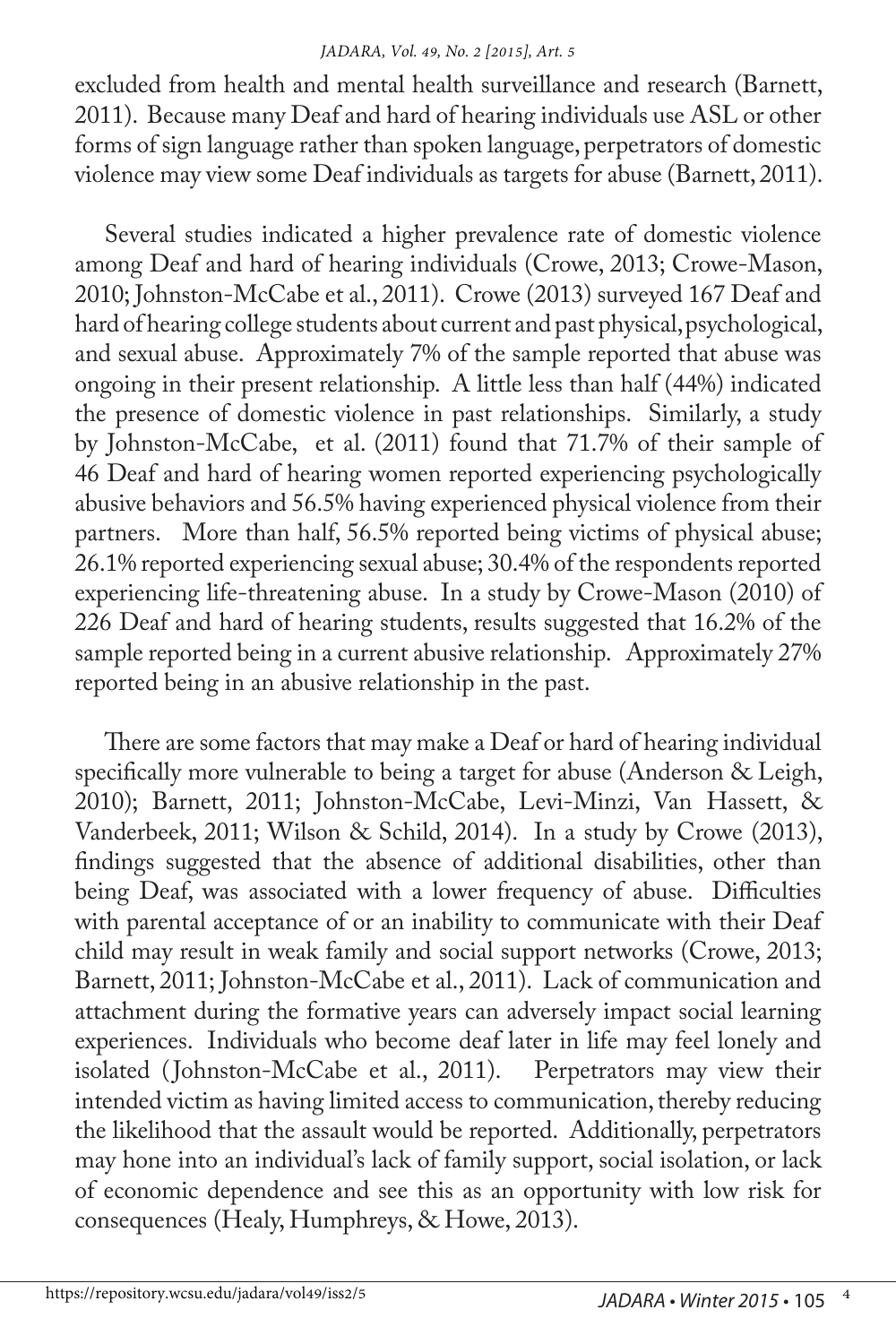Disclosing domestic violence is one of the key activities that an individual must do in order to begin the healing process. However, individuals from minority groups and subcultures in particular may have challenges with disclosing the abuse because of difficulty in recognizing it as abuse (Anderson & Leigh, 2010; Curry et al., 2011; Johnston-McCabe et al., 2011). Some factors that may make disclosure difficult are: self-doubting and denying that abuse is occurring, discounting or minimizing the extent or degree of the violence by either the survivor or the perpetrator, blaming the victim by the perpetrator, family, friends, or society, shaming or embarrassing the survivor, instilling fear about involving police or courts, losing children, exposing their family to embarrassment, losing independence, and believing that no one can help (Curry et al., 2011; Falconier et al., 2013; Garcia, 2014).

Survivors rarely seek help for domestic violence unless the abuse is severe (Falconier et al., 2013). Societal factors impact help-seeking because despite public awareness and education efforts, many people continue to believe that the victim is partially if not wholly at fault or that the abuse is not severe (Anderson & Leigh, 2010; Garcia, 2014; Wilson & Schild, 2014). Societal perceptions of who is responsible for the violence is very important because if the survivor is seen as the person primarily at fault, (s)he will be less likely to seek help.

Survivors may seek help when they see it as a last option, when a medical problem or injury occurs, if they are concerned for the well-being of their children, or if the physical violence escalates (Falconier et al., 2013; Mahapatra & DiNitto, 2013). When survivors do seek help, they usually find it in several ways, such as agencies that provide domestic violence services, crisis hotlines, Internet resources, mental health professionals, medical providers, police, lawyers, social workers, counselors, shelters, family members, friends, clergy or churches, and culturally-focused organizations (Curry et al., 2011; Douglas, Hines, & McCarthy, 2012; Mahapatra & DiNitto, 2013). However, professional literature about help-seeking behavior for minority populations, diverse groups, and people with disabilities is lacking. Research about the specific needs for domestic violence services for Deaf and hard of hearing individuals is even more scarce.

The purpose of this study is to investigate the knowledge about domestic violence services, the concerns for agency staff characteristics, service delivery, and the impact of additional disabilities among Deaf and hard of hearing college students.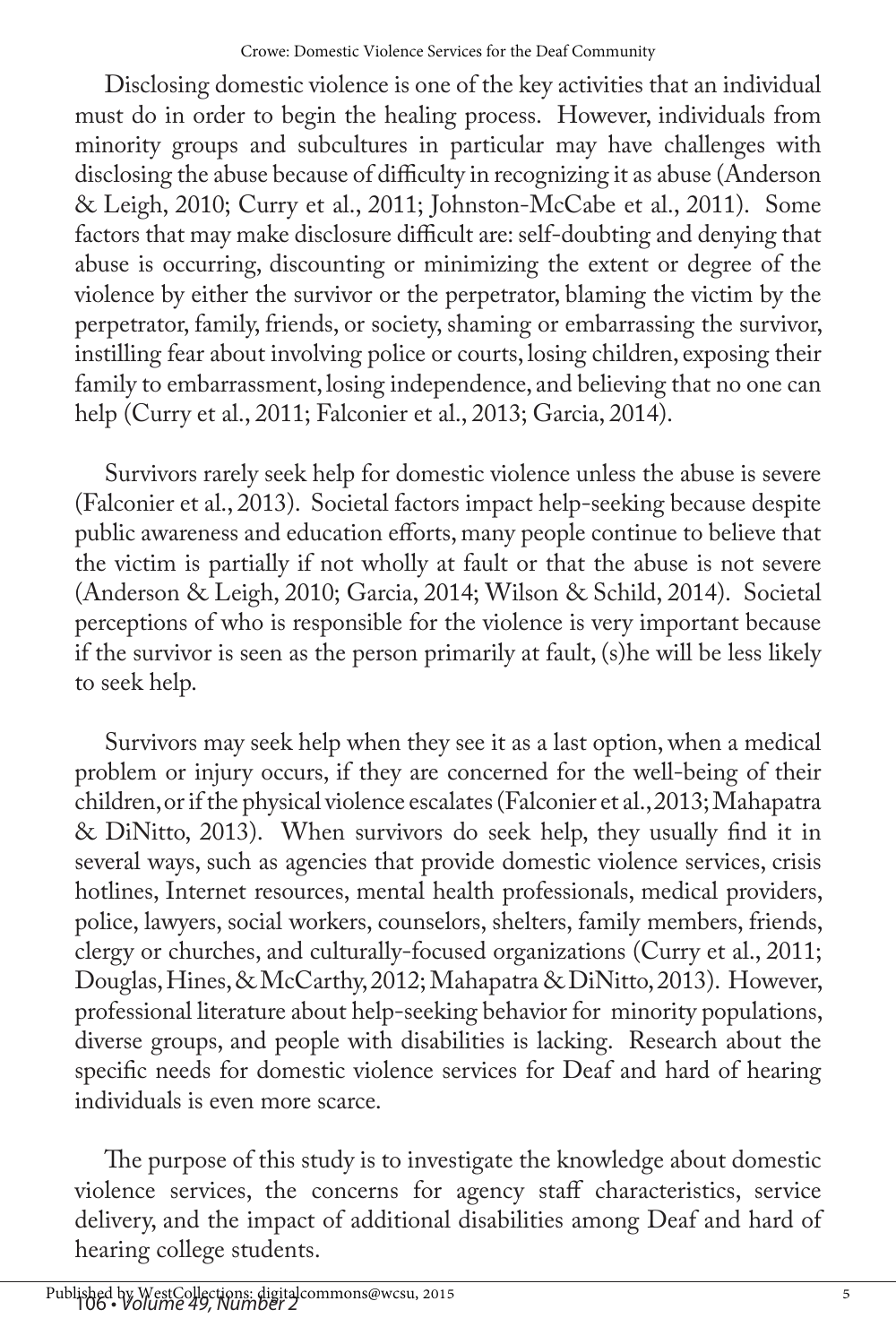#### **Method**

### **Participants**

The researcher employed a stratified non-random quota sampling strategy to recruit 195 Deaf and hard of hearing college students, including 135 women (69.23%) and 60 men (30.77%). One hundred sixty-one participants reported being deaf (82.56%) ; 34 reported being hard-of-hearing (14.44%). One hundred sixty-seven participants were undergraduates (85.64%) and 28 were graduate students (14.36%). The mean age of the sample was 27.13 years (SD = .35). See table 1 for additional demographics of the sample.

| Sumple Demographics       |                |                       |  |  |
|---------------------------|----------------|-----------------------|--|--|
| Demographic               | N              | Percent of the sample |  |  |
| Race                      |                |                       |  |  |
| Caucasian                 | 105            | 53.85%                |  |  |
| African-American          | 50             | 25.64%                |  |  |
| Latino                    | 18             | 9.23%                 |  |  |
| Other (e.g., biracial)    | 13             | 6.67%                 |  |  |
| Asian                     | 6              | 3.08%                 |  |  |
| American Indian           | 1              | .51%                  |  |  |
| Pacific Islander          | $\mathbf{1}$   | .51%                  |  |  |
| Declined to answer        | $\mathbf{1}$   | .51%                  |  |  |
| <b>Sexual Orientation</b> |                |                       |  |  |
| Straight                  | 133            | 68.21%                |  |  |
| Gay/Lesbian               | 40             | 20.51%                |  |  |
| <b>Bisexual</b>           | 16             | 8.21%                 |  |  |
| Gender queer              | 6              | 3.08%                 |  |  |
| <b>Marital Status</b>     |                |                       |  |  |
| Single                    | 137            | 72.49%                |  |  |
| Married                   | 34             | 17.99%                |  |  |
| Living together           | 18             | 9.52%                 |  |  |
| Number of children        |                |                       |  |  |
| None                      | 133            | 68.56%                |  |  |
| $\mathbf{1}$              | 31             | 15.98%                |  |  |
| $\overline{2}$            | 17             | 8.76%                 |  |  |
| $\overline{3}$            | 11             | 5.67%                 |  |  |
| $\overline{4}$            | $\overline{2}$ | 1.03%                 |  |  |

Table 1 *Sample Demographics*

https://repository.wcsu.edu/jadara/vol49/iss2/5

 *JADARA • Winter 2015* • 107 6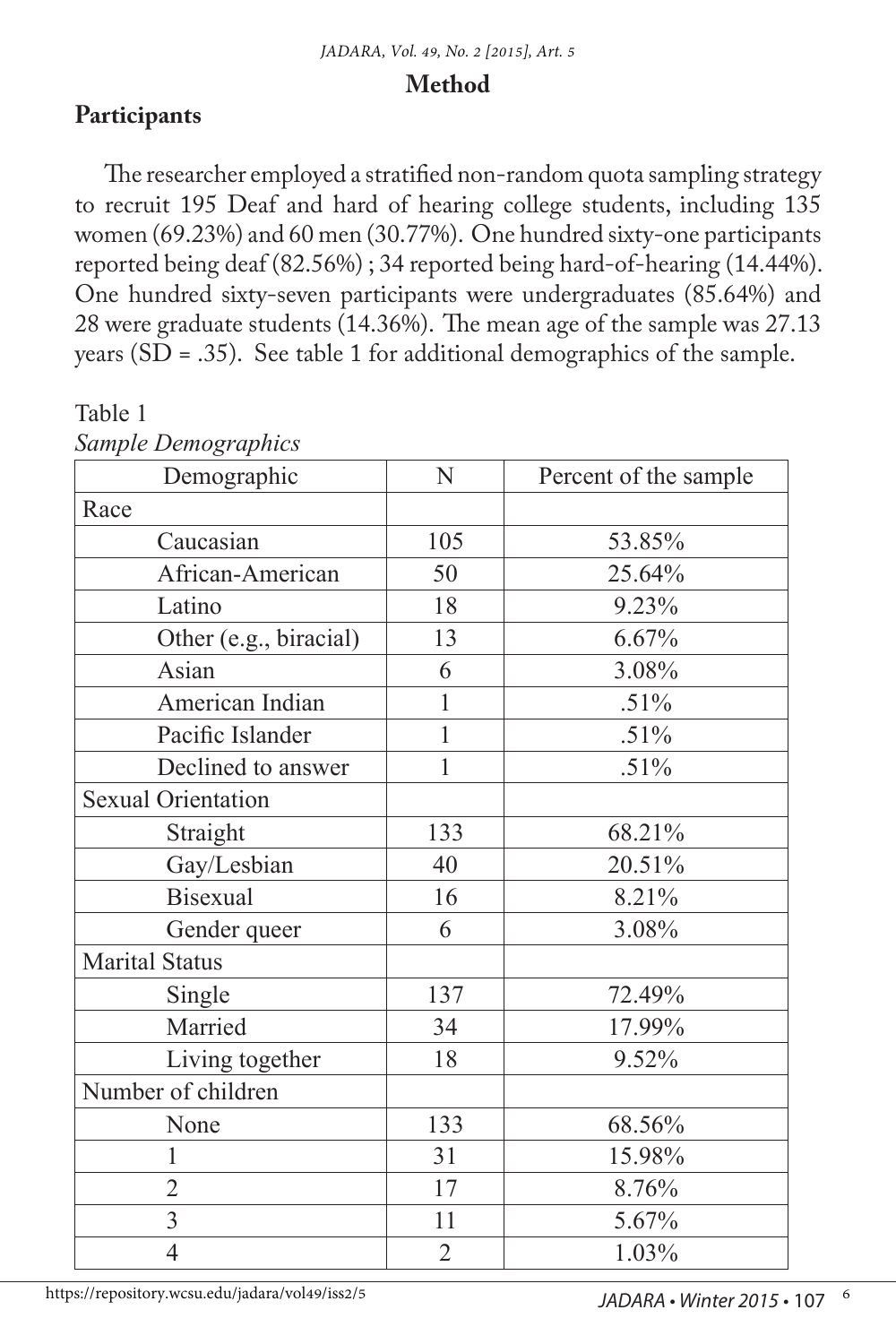## **Measure**

Because of the unique target population and the narrow focus of the study, the survey was designed specifically for the Deaf community. The survey instrument consisted of 59 items grouped into general categories about domestic violence services for deaf individuals: 1) demographics, 2) knowledge of domestic violence, 3) staff characteristics needed to provide domestic services, 4) service delivery for individuals and families, and 5) presence of additional disabilities. The questionnaire required approximately 20 minutes to complete. Most questions related to services had Likert-scale response anchors that ranged from 0 (no concern or not important) to 4 (very big concern or very important). The Flesch-Kincaid readability level of the data collection instrument was 7.0-grade level.

## **Procedures**

After IRB approval, members of the research team solicited participation from Deaf and hard of hearing students. They explained the procedures, including language accommodations, risks and benefits to the participant, confidentiality, and voluntary participation. Upon consent to participate, the researcher gave participants the questionnaire to complete. The researchers offered to sign any questions that respondents did not understand.

## **Results**

## **Knowledge of Domestic Violence**

Nearly three-quarters of the participants (74.8% of the sample, n = 146) reported that they knew of someone within the past year who experienced domestic violence. Of those individuals who knew someone who had experienced violence,  $56.85\%$  (n = 83) reported that they knew one or two people who had experienced domestic violence; 40.41% (n =59) reported that they knew more than three individuals. More than half of the sample, 60.51% (n = 118), reported that they knew where to go for help. Most of the respondents,  $80.82\%$  (n = 118), reported that none or few of those individuals had sought services to help them. See Figure 1 for the kinds of services respondents reported felt comfortable obtaining.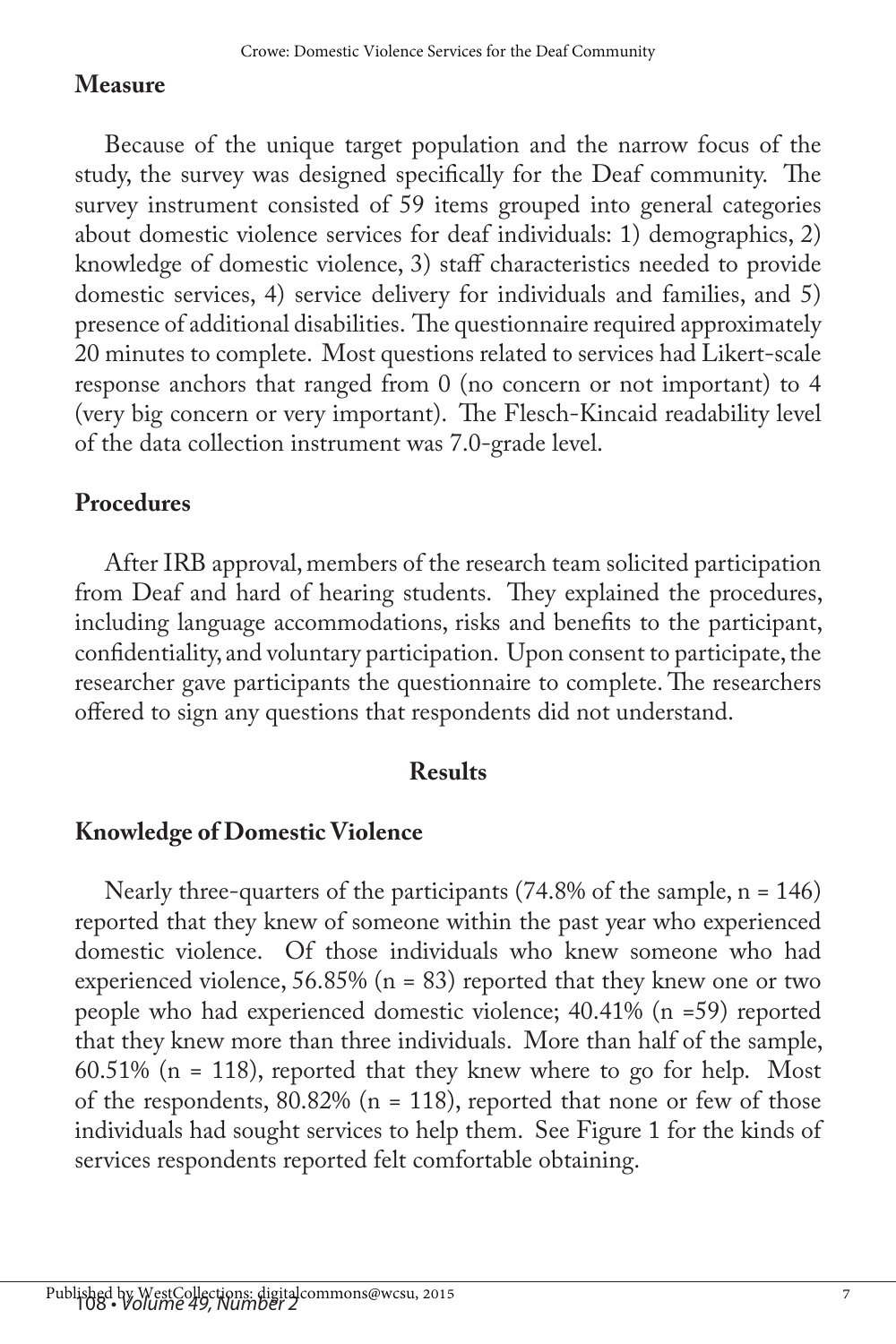#### Figure 1

*Percentages of Deaf individuals who indicated they would feel most comfortable in asking for specific domestic violence services\**



\*Number indicates the percentage of the total sample  $(n = 195)$ .

### **Agency Staff Characteristics**

Participants were asked to rank the importance to which particular staff characteristics were important for those who provide services for survivors of domestic violence. See table 2 for participant ratings.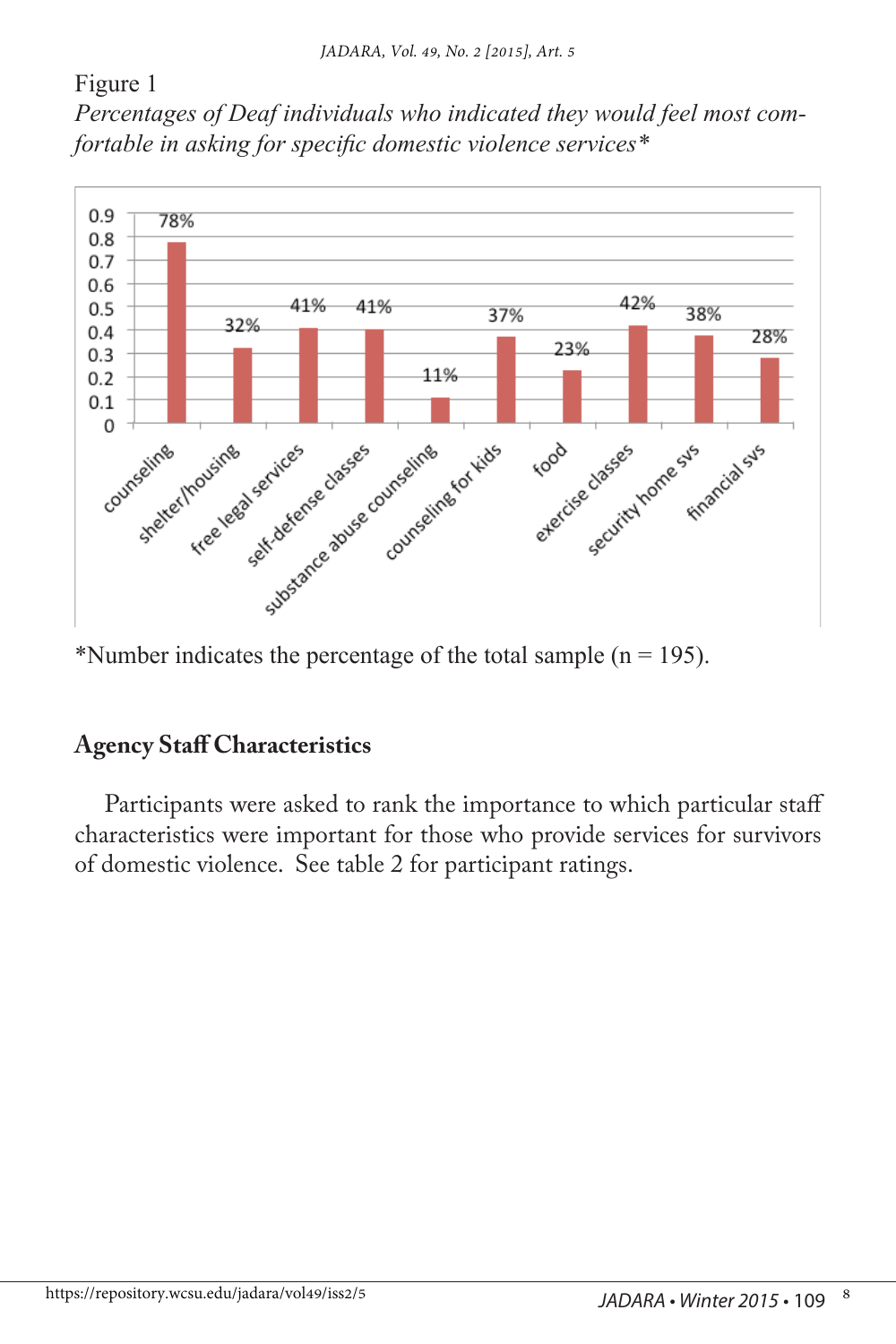Table 2

|                                            | Not very               | Somewhat              | Very                  |
|--------------------------------------------|------------------------|-----------------------|-----------------------|
|                                            | important<br>$(9/6)^*$ | important<br>$(0/0)*$ | important<br>$(0/0)*$ |
| Staff are deaf/hoh and sign<br>well        | 3(1.54%)               | 16 (8.21%)            | 176<br>$(90.26\%)$    |
| Agency has family therapy                  | 12 (6.28%)             | 16 (8.38%)            | 163<br>$(85.34\%)$    |
| Agency has a child care center             | 12 (6.28%)             | 16 (8.38%)            | 163<br>$(85.34\%)$    |
| Agency provides play therapy               | 8 (4.42%)              | 19 (10.50%)           | 154<br>$(85.08\%)$    |
| Staff are hearing and sign well            | 9(4.62%)               | 36 (18.46%)           | 150<br>$(76.92\%)$    |
| Staff are the same gender as<br>me         | 26<br>$(13.40\%)$      | 41 (21.13%)           | 127<br>$(65.46\%)$    |
| Staff are the same sexual ori-<br>entation | 44<br>(25.14%)         | 48 (27.43%)           | 83 (47.43%)           |
| Staff are hearing with inter-<br>preter    | 32<br>(20.65%)         | 45 (29.03%)           | 78 (50.32%)           |
| Staff are in same racial group<br>as me    | 49<br>(30.25%)         | 44 (27.16%)           | 69 (42.59%)           |

*Participant Ratings for Staff Characteristics at Agencies That Provide Domestic Violence Services for Deaf Individuals*

\*Percentages were calculated as a proportion of those who answered the question, not of the total sample.

# **Service Delivery**

Participants were asked what concerns they have about domestic violence services that serve Deaf individuals. See table 3 for their ratings.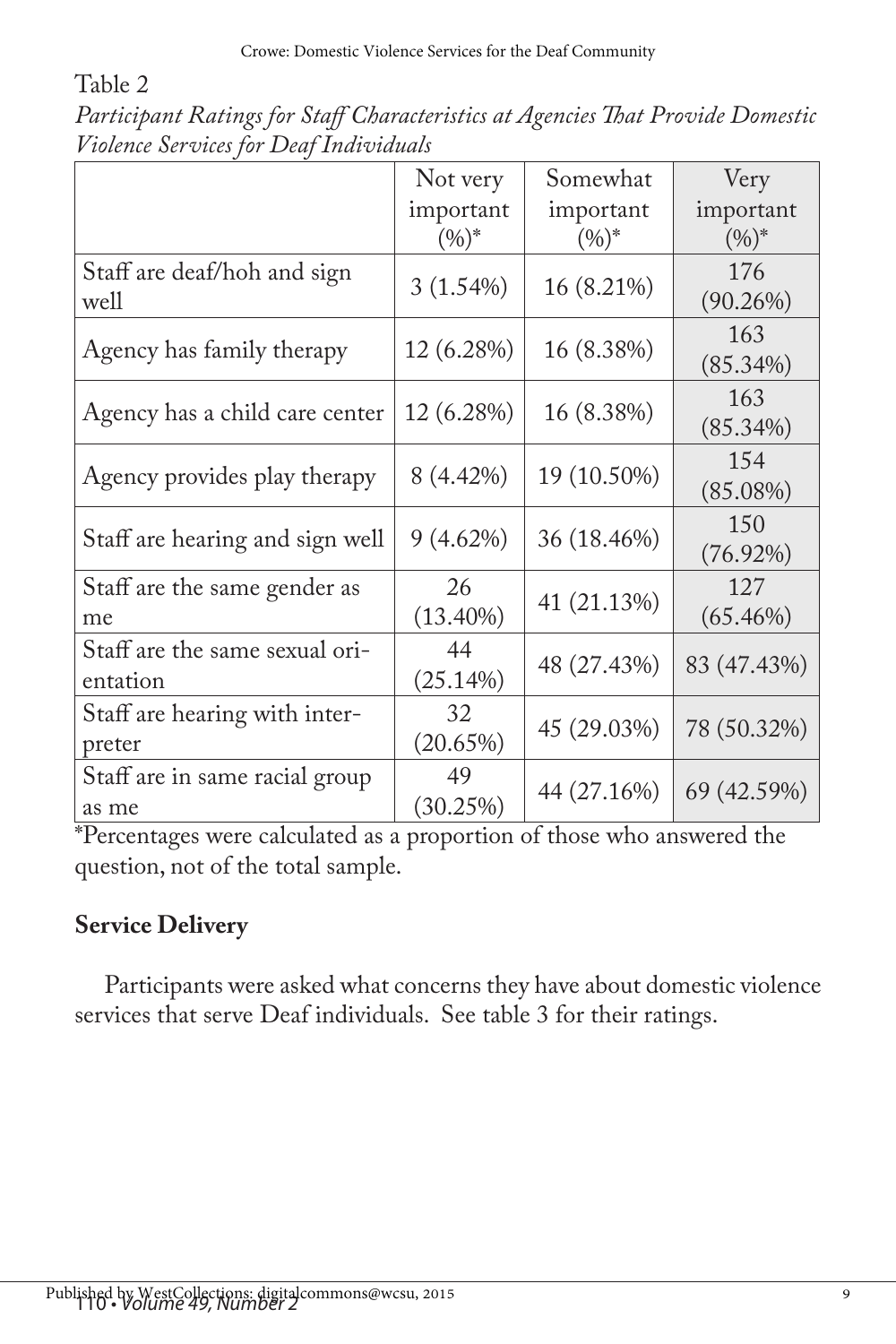Table 3

*Ratings of Participant Concerns Regarding Domestic Violence Services for Deaf Individuals*

|                                 | <b>Not</b>    | Somewhat       | Very        |
|---------------------------------|---------------|----------------|-------------|
|                                 | concerned     | concerned      | Concerned   |
|                                 | $(\%)^*$      | $(\%)^*$       | $(\%)^*$    |
| Confidentiality within the      | 20 (10.47%)   | 31 (16.23%)    | 140         |
| agency                          |               |                | $(73.30\%)$ |
| Concerns of personal safety     | 20 (10.58%)   | 31 $(16.40\%)$ | 138         |
|                                 |               |                | $(73.02\%)$ |
| Not enough money to pay for     | 20 (10.70%)   | $31(16.58\%)$  | 136         |
| services                        |               |                | (72.73%)    |
| I worry I will lose my children | 20 (10.87%)   | 30 (16.30%)    | 134         |
|                                 |               |                | (72.83%)    |
| The agency is not established   | 20 (10.87%)   | 30 (16.30%)    | 134         |
| in the Deaf community           |               |                | (72.83%)    |
| Staff will not understand my    | 20 (10.81%)   | 31 $(16.76\%)$ | 134         |
| problems                        |               |                | (72.43%)    |
| Someone will find out           | 20 (10.87%)   | 31 (16.85%)    | 133         |
| I received services             |               |                | (72.28%)    |
| I feel too embarrassed to ask   | 20 (10.99%)   | 31 (17.03%)    | 131         |
| for services                    |               |                | $(71.98\%)$ |
| Problems in my relationship if  | 19 (10.50%)   | 31(17.13%)     | 131         |
| my partner finds out            |               |                | $(72.38\%)$ |
| I will not have help if I go to | 20 (10.99%)   | $31(17.03\%)$  | 131         |
| court                           |               |                | $(71.98\%)$ |
| Staff think I caused the vio-   | 19 (10.56%)   | 31 (17.22%)    | 130         |
| lence                           |               |                | (72.22%)    |
| Staff will not be a member of   | $20(11.11\%)$ | 31 (17.22%)    | 129         |
| the same group as me (e.g.,     |               |                | (71.67%)    |
| person of color, LGBT, gen-     |               |                |             |
| der)                            |               |                |             |

\*Percentages were calculated as a proportion of those who answered the question, not of the total sample.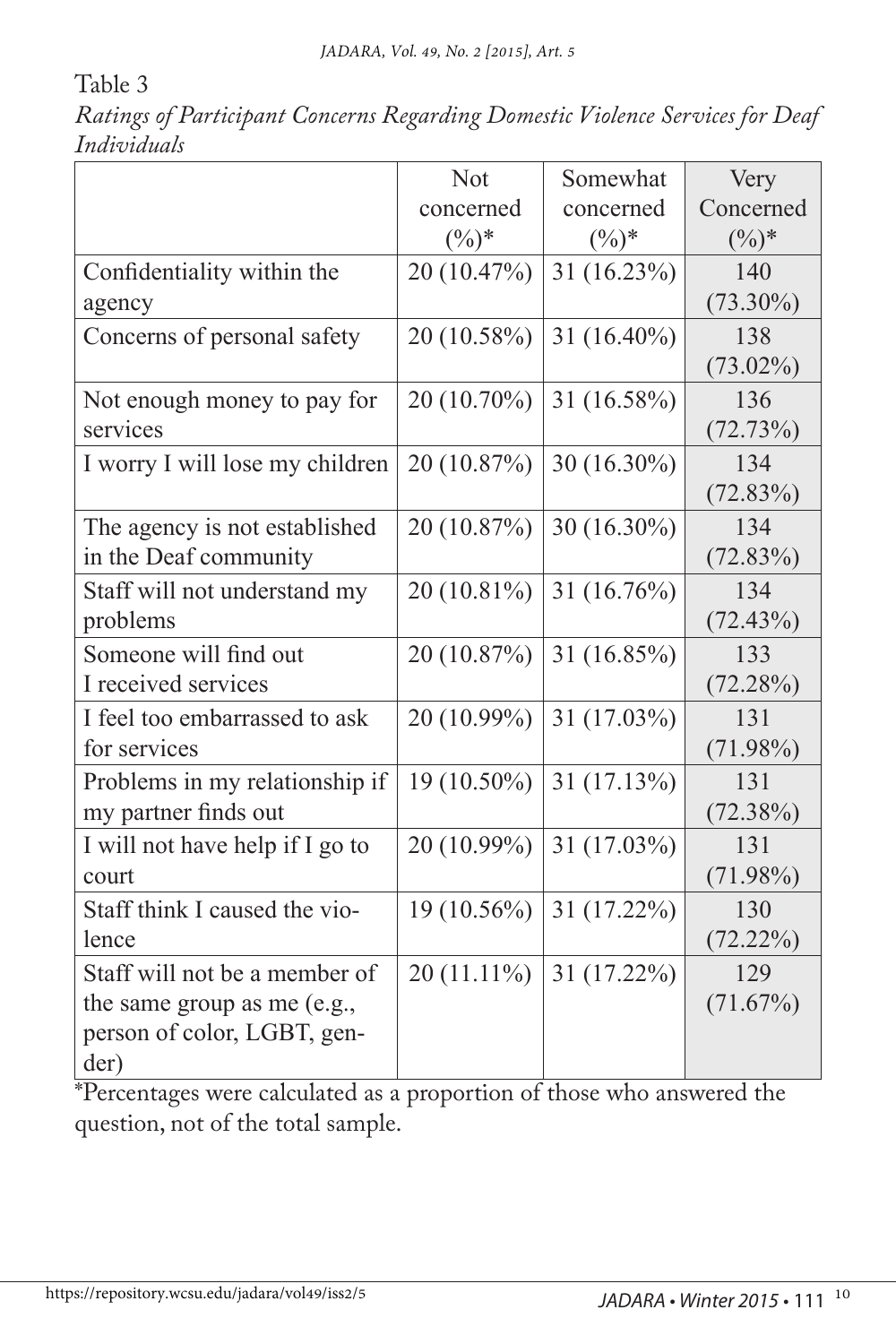## **Additional Disabilities**

A small proportion of participants, 14.36% (n = 28), reported that they had other disabilities in addition to being deaf. Of those, 25% (n = 7) reported that they use tactile or low vision interpreters;  $14.29\%$  (n = 4) reported that they used a technological accommodation for communication (e.g., storyboard); 14.29% ( $n = 4$ ) reported that they used a wheelchair;  $32.14\%$  (n = 9) reported that they used specialized staff who worked with individuals with developmental disabilities, learning disabilities, mental illness, or autism. Seven respondents (25%) reported that they had been denied domestic violence services because of having multiple disabilities. Eight participants (28.57%) reported that they knew of existing domestic violence agencies that could meet the needs of deaf individuals with multiple disabilities. A Pearson Product correlation indicated a significant, positive, weak relationship between those who had additional disabilities and whether the participant knew of someone who had experienced domestic violence  $(r = .131, p = .03)$ .

### Figure 2





\*Because the sample size of men and women differed, the responses indicating a likelihood that a participant would ask for this service are reported as percentage proportion of each gender group.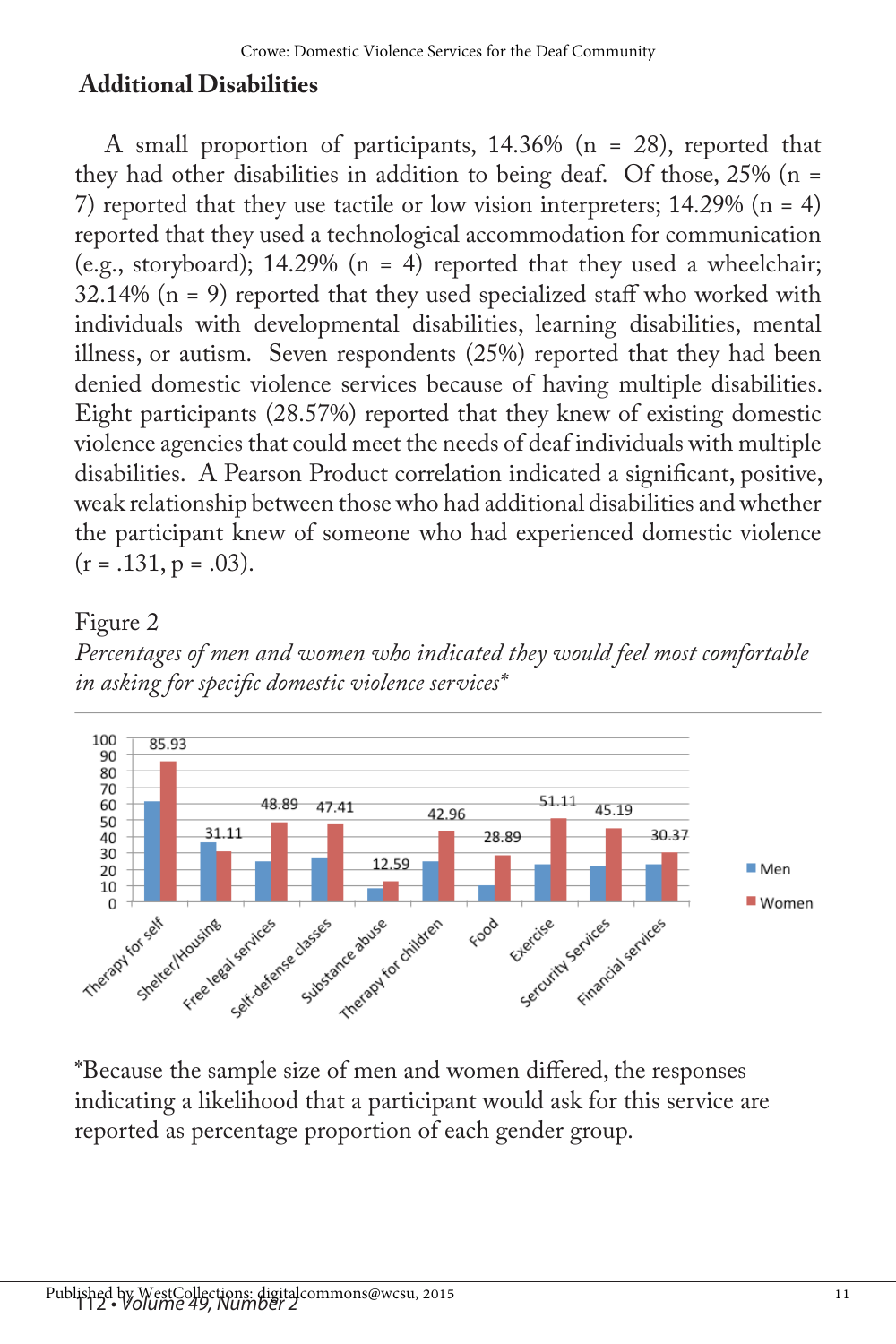#### **Discussion**

#### **Knowledge of Domestic Violence**

The findings of this study are consistent with the literature in terms of how frequently domestic violence occurs especially among people with disabilities and how rarely survivors of violence seek help (Crowe, 2013; Crowe-Mason, 2010; Falconier et al., 2013; Harrell, 2014; Healy, Humphreys, & Howe, 2013; Mahapatra & DiNitto, 2013). This finding is supported by the findings of other studies (Anderson & Leigh, 2010; Crowe, 2013; Crowe-Mason, 2010; McCabe et al., 2011). Three-quarters of the sample knew someone who had experienced violence within the past year with more than 40% knowing three or more individuals. Over half the sample (60.51%) knew where to go for help, yet more than 80% of the participants reported that of the people they knew who experienced violence, none or few sought help. Previous studies indicate that failure to report abuse can be caused by several factors including a distrust of the police, communication differences, social influences, such as fear of incarceration and psychosocial stress, economic issues, such as low income, and cultural loyalty (Crowe, 2013; Crowe-Mason, 2010).

Most respondents ranked individual psychotherapy highest as a service for which they would feel most comfortable asking. This finding is supported by other research that found that receiving help for relationship problems is associated with the presence of abuse in a relationship (Crowe, 2013). Free legal services, exercise classes, self-defense classes ranked second highest followed by shelter/housing, counseling for children, and security home services. Lowest rankings occurred for food, and financial services. The last ranking, only 11% of the sample, felt comfortable asking for substance abuse counseling. The services ranked highest by the participants is consistent with the literature (Curry et al., 2011; Douglas, Hines, & McCarthy, 2012; Mahapatra & DiNitto, 2013). The lowest comfort level ranking for both men and women was asking for substance abuse counseling. Respondents may feel reticent to ask for these services because by indicating a substance abuse problem, the individual may feel (s)he will be perceived to be at least partially responsible for the abuse. Additionally, men indicated a discomfort in asking for food compared to women.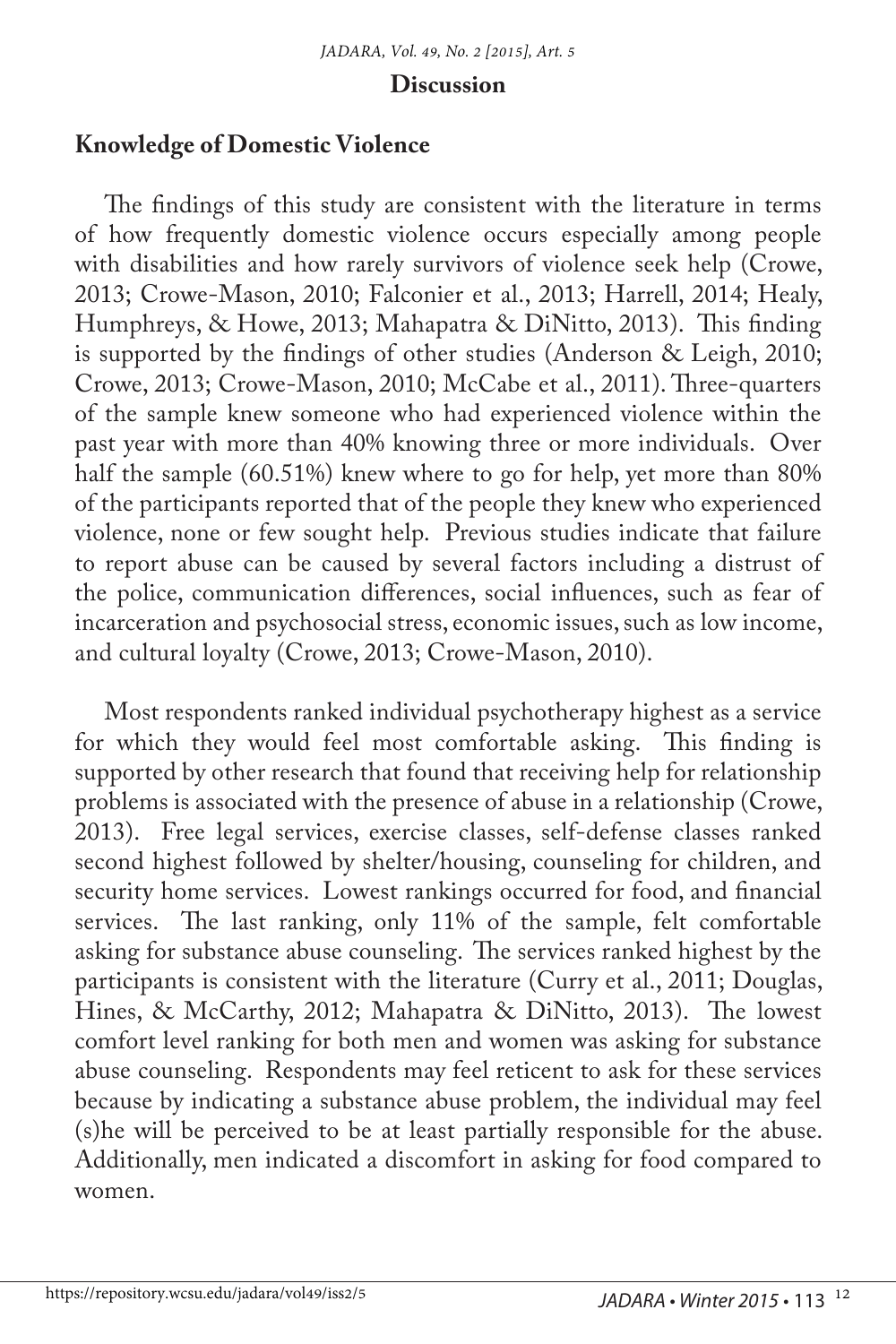## **Agency Staff Characteristics**

The vast majority of respondents (90.26%) ranked having staff members who are Deaf or hard of hearing and can sign well as most important. This is supported by findings of other studies in that communication accessibility is a vital component of seeking help (Crowe, 2013; Wilson & Schild, 2014). Respondents ranked having a hearing professional who could sign significantly lower than other categories. Participants may feel more comfortable with a Deaf or hard of hearing staff member because of a similar cultural worldview. Presumably, a Deaf or hard of hearing counselor would understand the nuances of the cultural and possess some level of cultural competence. Ranked second highest, participants felt that it is important for the agency to have services for children (i.e., family therapy, a child care center, play therapy). Participants also preferred to have an agency staff member who was the same gender; less important was whether the staff member had the same sexual orientation, was hearing and used an interpreter, or from the same racial group,

## **Service Delivery**

Confidentiality ranked as the highest concern among the participants. This finding is not surprising because the Deaf community is small, insulated, and close-knit. Because of this, Deaf individuals often know each other or have mutual friendships with someone who knows them regardless of geographic location. This concern may also rank high because participants clearly indicated that they would prefer an agency staff member to be Deaf or hard of hearing. The comfort level in working with someone from their own cultural community also brings about the concern of confidentiality. Approximately three-quarters of the respondents had concerns regarding: inadequate personal safety, not having enough money to pay for services, losing children, believing that the staff will not understand the individual's problems, someone else discovering that the individual is receiving services, feeling embarrassed to ask for services, having problems in the relationship, not having help in court, staff believing the individual caused the violence and the staff member not being of the same group (e.g., gender) as the individual. The high concern for these issues may reflect the fact that limited resources exist for Deaf and hard of hearing survivors of domestic violence. If an individual does not have access to any of the services, (s)he may feel a great need for every service.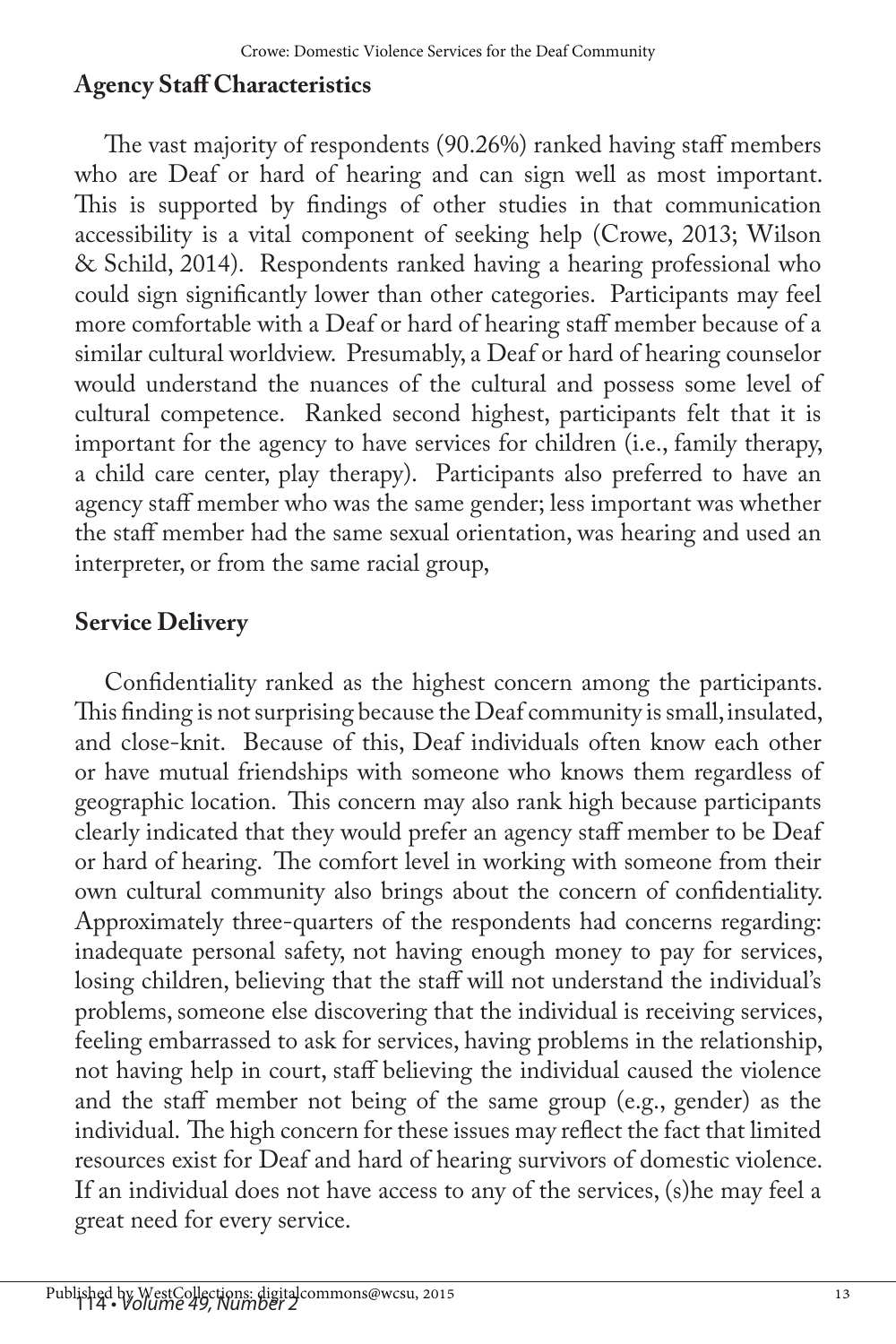## **Additional Disabilities**

The presence of additional disabilities other than being Deaf or hard of hearing was significantly related to whether the participant knew of someone who had experienced domestic violence. This finding is consistent with the literature in that violence occurs frequently among people with disabilities (Curry et al., 2011; Harrell, 2014; Healy, Humphreys, & Howe, 2013). Approximately a third of the sample reported that they required specialized staff to work with their learning disabilities, developmental disabilities, mental illness, or autism. A quarter of those with additional disabilities reported that they required a tactile or low-vision interpreter, presumably because the additional disability was blindness or low vision. Only eight participants reported that they knew where to seek help for domestic violence services.

## **Conclusion**

In summary, the results of this study further validate the notion that domestic violence occurs frequently among Deaf and hard of hearing individuals. They can offer insights into the impact of domestic violence on the Deaf community and the types of service provision that can be helpful. Many of the respondents knew of one or more individuals who had experienced domestic violence within the past year. This finding suggests that efforts towards awareness of domestic violence are reaching the target audience. Many respondents knew intimate partner violence when presented with it. At the very least, cultural and linguistic competency among helping professionals is mandatory. Though respondents stated that they preferred to having a Deaf or hard of hearing professional presumably because of a feeling of connection and belonging with someone from their native culture. The importance the respondents' placed on services for children suggests that they understand the potential impact domestic violence has on their family members. Service delivery should be broad enough to cover a wide range of services, including case management, such as help with finding housing, financial resources, and legal assistance. Psychotherapy resources can be useful in helping the individual recover from the effects of abuse; child psychotherapy and services geared toward children may contribute to helping the family heal. Service provision in terms of the type of service provided should be culturally relevant and the agency staff members culturally competent. Participants indicated a number of services for which they would feel comfortable asking and characteristics of services they find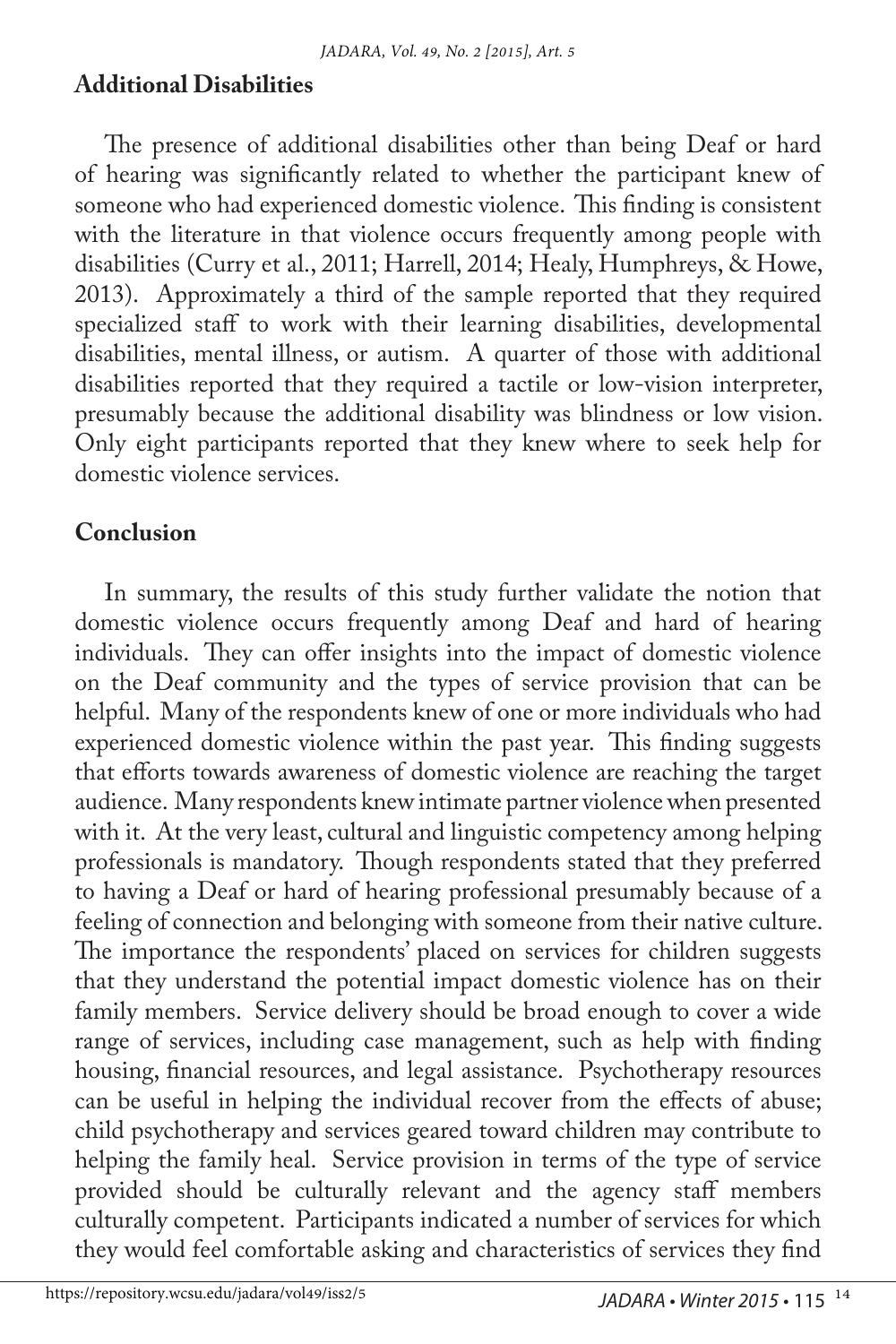most important. Their preferences reflect a distinctive perspective given the unique needs of the Deaf community.

### **Strengths and Limitations**

The study designed presented several strengths and limitations. The sample size was adequate for gaining an understanding of perceptions of domestic violence services for the Deaf community. A stratified quota sampling strategy ensured that the sample represented diversity in terms of race, sexual orientation, and multiple disabilities. Married and cohabitating individuals and families with children were included in the sampling frame. The response rate for the survey was 100% because each participant was approached individually to seek participation. An entire list of the Deaf population is impossible, thereby preventing random sampling. The impracticality of obtaining a list of all Deaf and hard of hearing college students also prevented random sampling. Thus, the results of this study cannot be generalized to all members of the Deaf community.

## **Implications for Future Research**

The 59-item questionnaire allowed the researcher to investigate a relatively broad area of inquiry regarding domestic violence services. This type of methodology did not give insight into the specific reasons why particular issues were important or not important. More analyses should be conducted in order to understand: the importance of cultural aspects of service delivery, the impact of sexual orientation, race, and ethnicity on the presence of abuse in relationships and their impact on services, and the impact of abuse on individuals who are Deaf and have multiple disabilities.

#### *Contact Information*

Teresa Crowe, Ph.D. Gallaudet University 800 Florida Ave. NE Washington, D.C. 20002 teresa.crowe@gallaudet.edu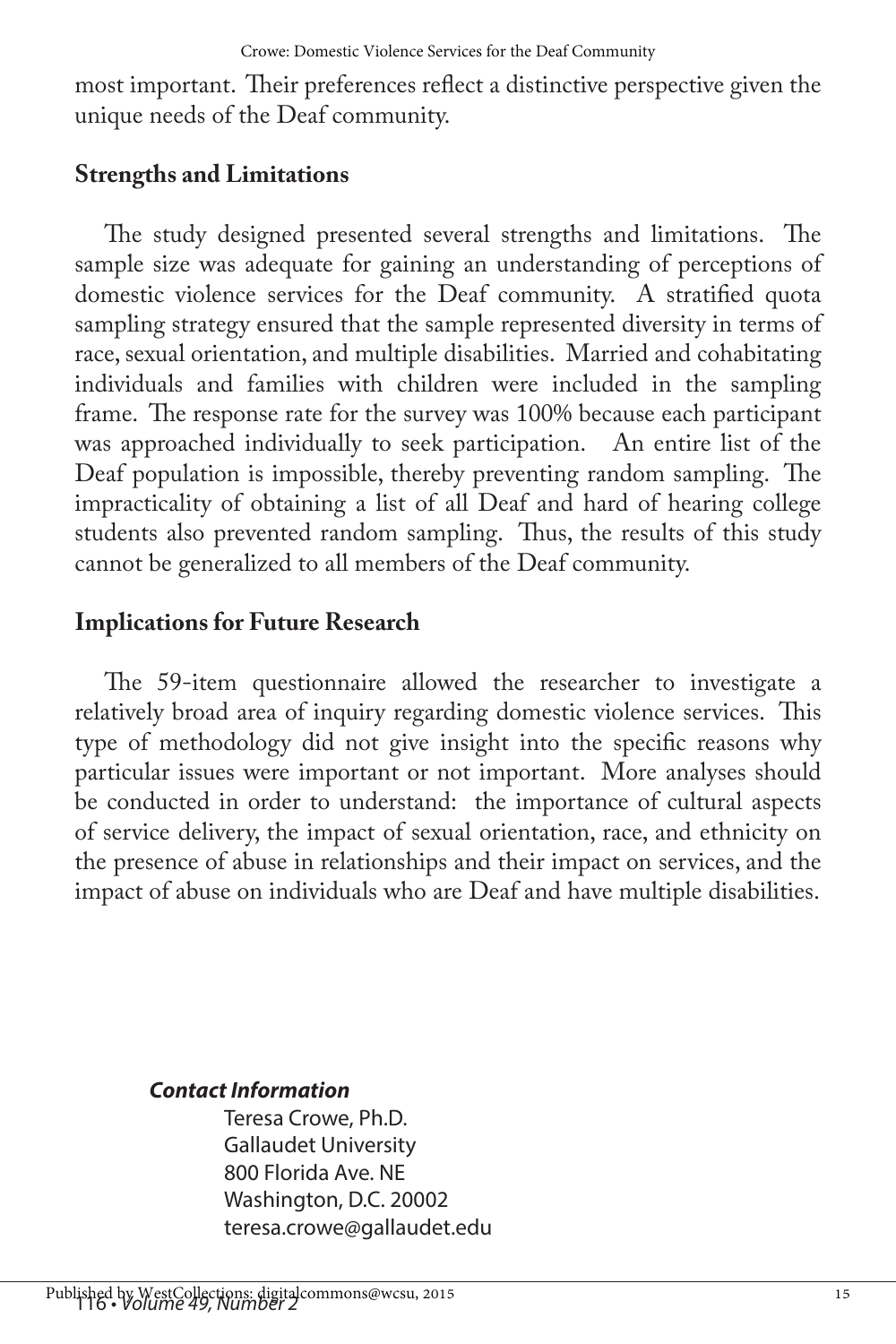#### **References**

- Anderson, M., & Leigh, I. (2010). Internal consistency and factor structure of the Revised Conflict Tactics Scales in a sample of Deaf female college students. *Journal of Family Violence, 25*, 475-483.
- Barnett, S. (2011). Community participatory research with deaf sign language users to identify health inequities. *American Journal of Public Health, 101*(12), 2235-2238.
- Black, M., Basille, K., Breiding, M., Smith, S., Walters, M., Merrick, M., Chen, J., & Stevens, M. (2011). *The national intimate partner and sexual violence survey*. Atlanta, GA: National Center for Injury Prevention and Control Centers for Disease Control and Prevention.
- Catalano, S. (2012). Intimate partner violence, 1993-2010. *Bureau of Justice Statistics*. Retrieved from: www.bjs.gov
- Centers for Disease Control. (2014). Intimate partner violence. Retrieved from www.cdc.gov/ViolencePrevention?intimatepartnerviolence/ index.tml
- Crowe, T. (2013). Intimate partner violence in the deaf community. *JADARA*, *46*(2), 71-84.
- Crowe-Mason, T. (2010). Does knowledge of dating violence keep Deaf collect students at Gallaudet University out of abusive relationships? *JADARA*, *43*(2), 74-91.
- Curry, M., Renker, P., Robinson-Whelen, S., Hughes, R., & Swank, P. (2011). Facilitators and barriers to disclosing abuse among women with disabilities. *Violence and Victims, 26*(4), 430-444.
- Douglas, E., Hines, D., & McCarthy, S. (2012). Men who sustain femaleto-male partner violence: Factors associated with where they seek help and how they rate those resources. *Violence and Victims 27*(6), 871-894.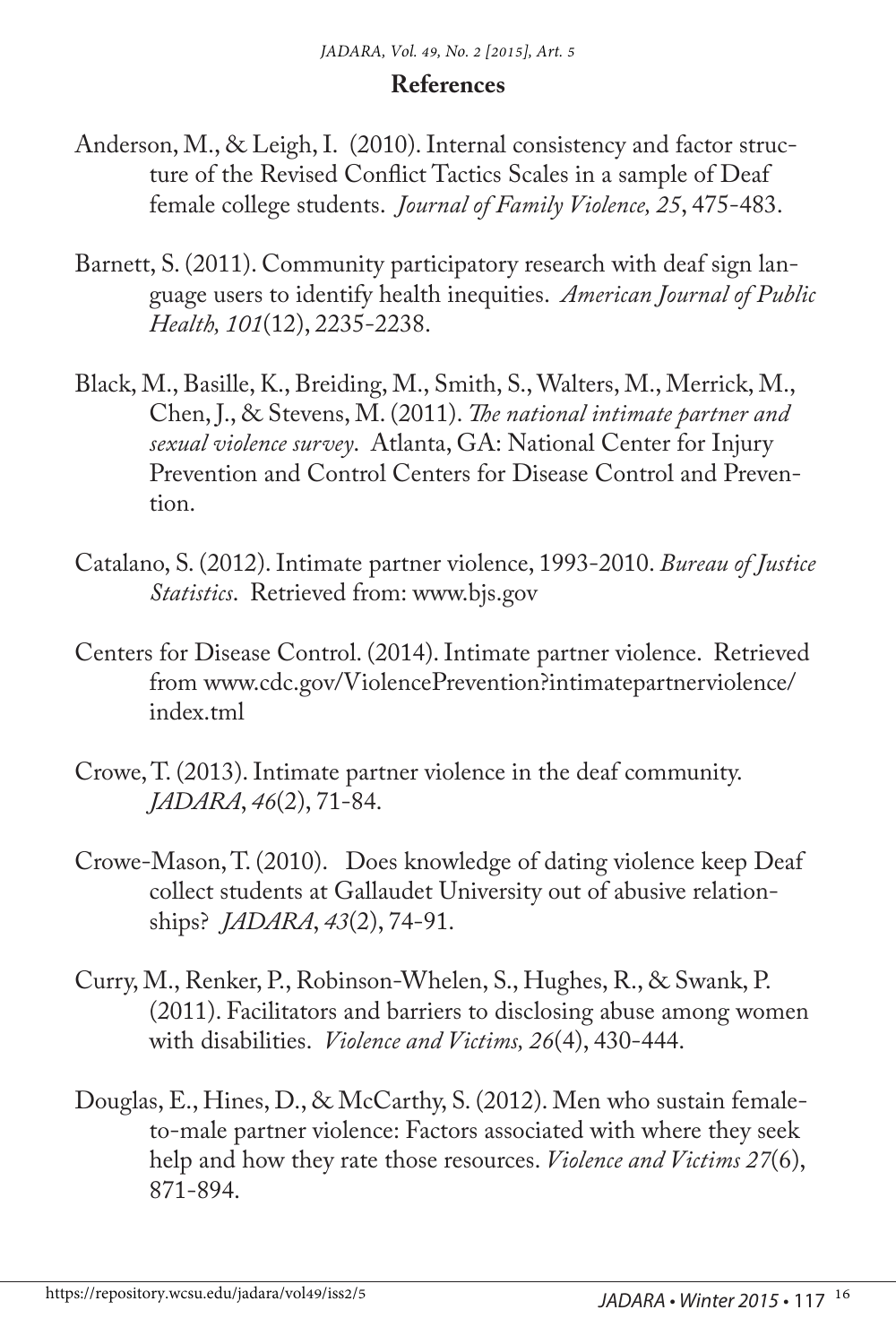Crowe: Domestic Violence Services for the Deaf Community

- Falconier, M., McCollum, E., Austin, J., Wainbarg, M., Hasburn, G., & Mora, S. (2013). Interpartner violence among Latinos: Community perceptions on help seeking and needed programs. *Partner Abuse, 4*(3), 356-379.
- Garcia, E. (2014). Intimate partner violence against women and victimblaming attitudes among Europeans. *Bulletin of the World Health Organization, 92*(5), 380-381.
- Harrell, E. (2014). Crime against persons with disabilities 2009 2012. *Bureau of Justice Statistics*. Retrieved from: www.bjs.gov/index. cfm?ty=pbdetail&iid=4884
- Healy, L., Humphreys, C., & Howe, K. (2013). Inclusive domestic violence standards: Strateies to improve interventions for women with disabilities. *Violence and Victims, 28*(1), 50-68.
- Johnston-McCabe, P., Levi-Minzi, M., Van Hassett, V., & Vanderbeek, A. (2011). Domestic violence and social support in a clinical sample of deaf and hard of hearing women. *Journal of Family Violence 26*, 63-69.
- Mahapatra, N., & DiNitto, D. (2013). Help-seeking behaviors of South Asian women experiencing domestic violence in the United States. *Partner Abuse, 4*(3), 295-313.
- Morgan, R., & Truman, J. (2014). Non-fatal domestic violence, 2003-2012. *Bureau of Justice Statistics*. Retrieved from www.bjs.gov/index. cfm?ty=pbdetail&iid=4984
- National Institute on Deafness and Other Communication Disorders (NI-DCD). (2010). *Quick statistics*. Retrieved from www.nidcd.nih.gov/ health/statistics/parges/quick.aspx
- Nicolaidis, C., Wahab, S., Trimble, J., Mejia, A., Mitchell, S., Raymaker, D., & Waters, A. (2013). The interconnections project: Development and evaluation of a community-based depression program for African American violence survivors. *Journal of General Internal Medicine, 28*(4), 530-538.